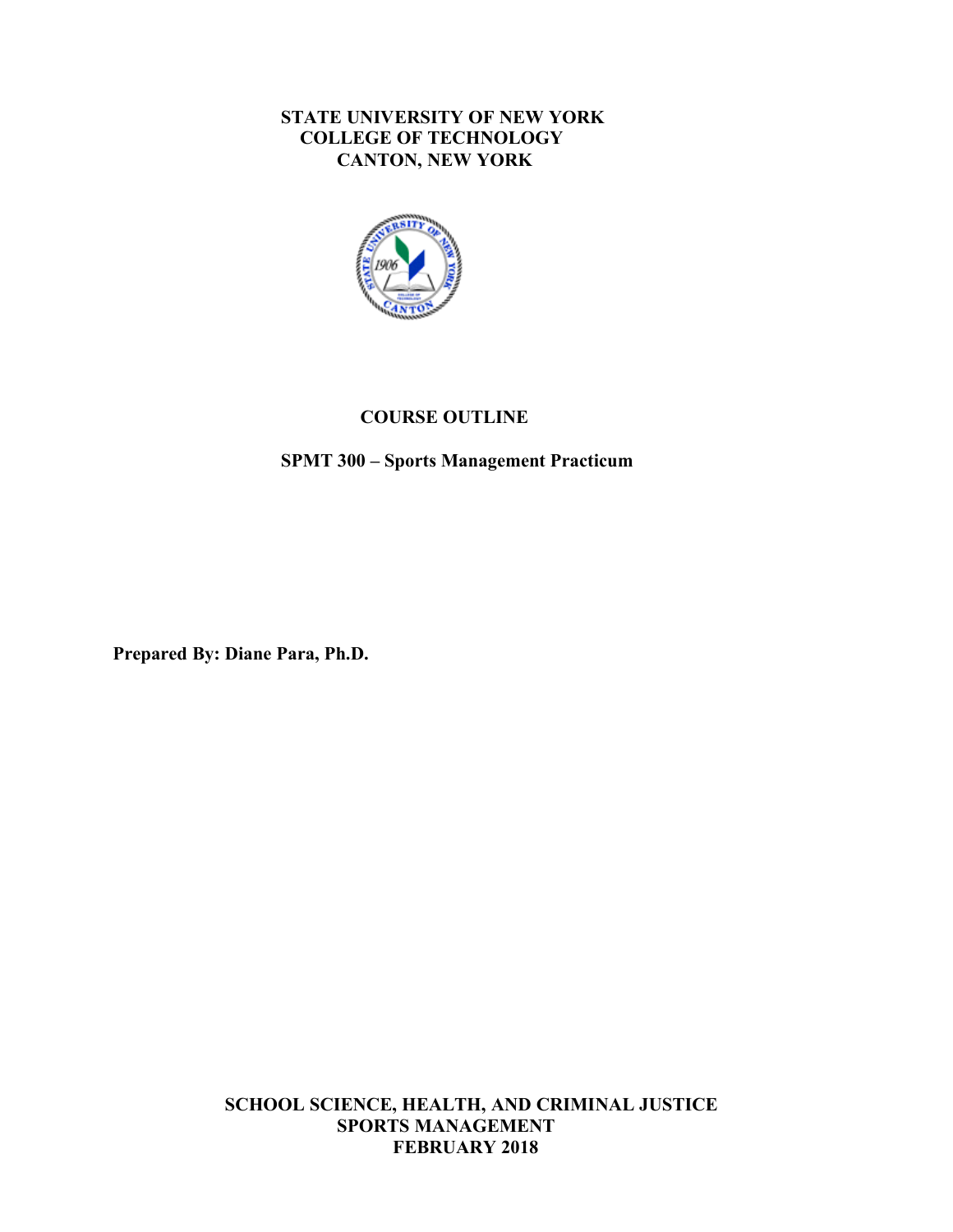- **A. TITLE**: Sport Management Practicum
- **B. COURSE NUMBER:** SPMT 300
- **C. CREDIT HOURS:** 1 to 3 credit hours
- **D. WRITING INTENSIVE COURSE**: No
- **E. COURSE LENGTH:** 15 weeks
- **F. SEMESTER(S) OFFERED:** Fall and Spring
- **G. HOURS OF LECTURE, LABORATORY, RECITATION, TUTORIAL, ACTIVITY:**  40 Work hours per credit of practicum activity

#### **H. CATALOG DESCRIPTION:**

 The Sports Management Practicum course offers students curriculum opportunities to engage in practicum experiences after their sophomore year for earned credit. The practicum course provides opportunity for a student to observe a working sports management professional perform his/her duties and allow students the opportunity to participate in a limited role in performing tasks under supervision of practicum supervisor. Students may earn a maximum of three upper level credits through the practicum course. The three credits may be earned in one semester or split between semesters. One credit of practicum is equal to 40 hours of supervised work. Practicum supervisors and students may never exceed the hour requirement for a practicum course enrolled for. Students must fulfill all expectations and requirements of the practicum course to pass.

# **I. PRE-REQUISITES/CO-COURSES:**

1) Junior Standing in the program

- 2) Minimum G.P.A. of 2.0
- 3) Completion and acceptance of all practicum applications, forms, and contracts.

# **J.** GOALS (STUDENT LEARNING OUTCOMES): The student will be prepared to:

|                                                                                                                            | Linkage of SLO'S                |                                                                                        |
|----------------------------------------------------------------------------------------------------------------------------|---------------------------------|----------------------------------------------------------------------------------------|
| <b>Course Student Learning Outcome</b>                                                                                     | <b>To Program SLO</b>           | <b>To Institutional</b><br>SL O                                                        |
| a. Discuss and explain organizational<br>and operational aspects of<br>organization.<br>Weekly reports                     | 1. Professional<br>Competencies | 5. Industry,<br>Professional,<br>Discipline-Specific<br>Knowledge and<br><b>Skills</b> |
| b. Apply theories, concepts and skills<br>gained from academic experience to a<br>professional work setting                | 1. Professional<br>Competencies | 5. Industry,<br>Professional,<br>Discipline-Specific<br>Knowledge and<br><b>Skills</b> |
| c. Effectively communicate with<br>supervisors, co-workers, service<br>customers, and other members of the<br>work setting | 1. Professional<br>Competencies | 5. Industry,<br>Professional,<br>Discipline-Specific<br>Knowledge and                  |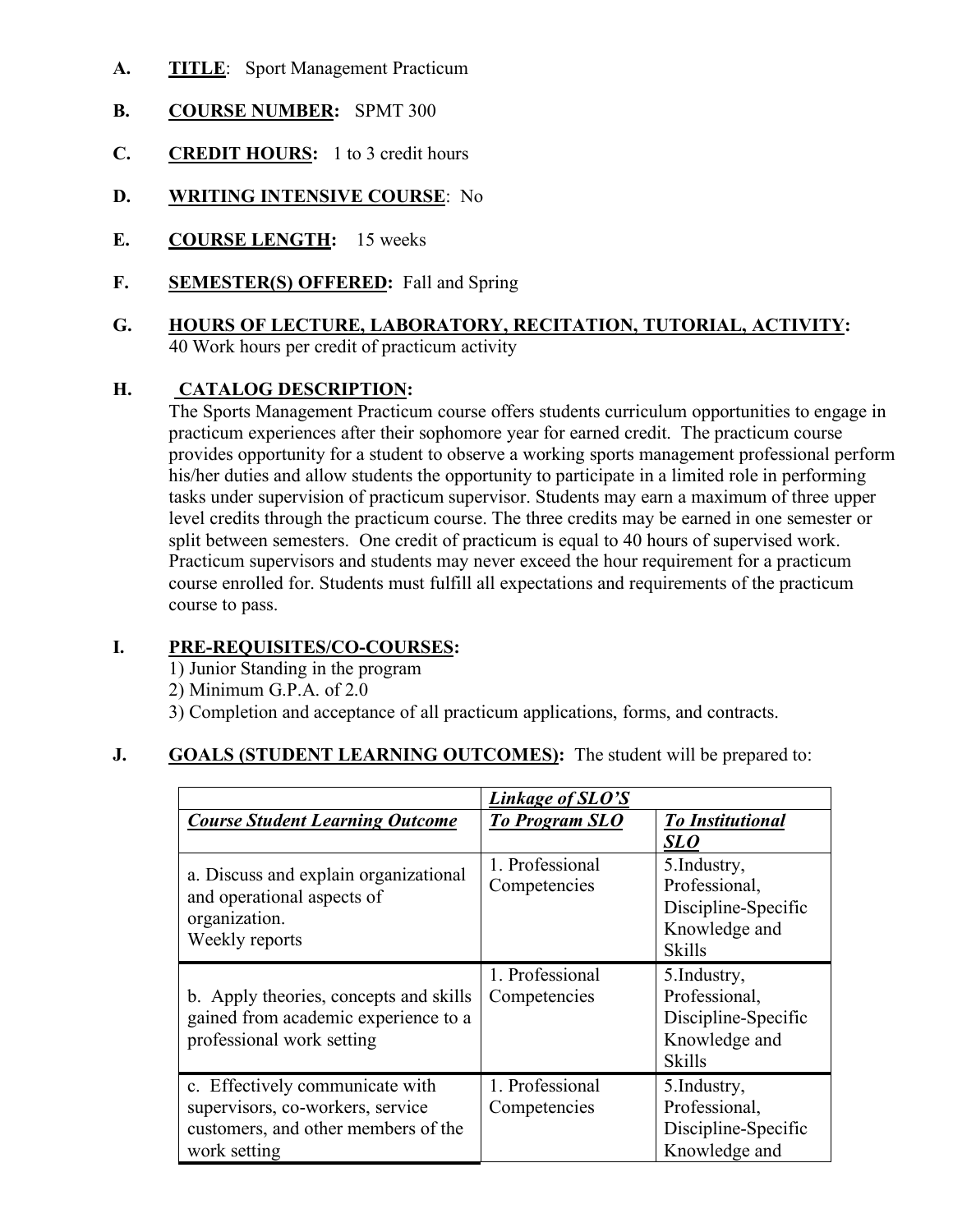|                                                                                                                                                          |                                   | <b>Skills</b>                                                                          |
|----------------------------------------------------------------------------------------------------------------------------------------------------------|-----------------------------------|----------------------------------------------------------------------------------------|
|                                                                                                                                                          | 4. Communication<br><b>Skills</b> | 1. Communication<br><b>Skills</b><br>(Oral)                                            |
| d. Describe the necessary skills<br>needed to be successful in same or<br>similar sport setting                                                          | 1. Professional<br>Competencies   | 5. Industry,<br>Professional,<br>Discipline-Specific<br>Knowledge and<br><b>Skills</b> |
|                                                                                                                                                          | 4. Communication<br><b>Skills</b> | 1. Communication<br>Skills<br>(Written)                                                |
| e. Evaluate, and reflect on how their<br>practicum experience enhanced their<br>learning of the sports management<br>field and their professional growth | 3. Critical Thinking              | 2. Critical Thinking<br>(Critical Analysis)                                            |
|                                                                                                                                                          | 4. Communication<br>Skills        | 1. Communication<br>Skills<br>(Written)                                                |

# **K. TEXTS:** N/A

- **L. REFERENCES:** N/A
- M. EQUIPMENT: Access to a computer
- **N. GRADING METHOD:** Student will be assigned a letter grade A F.

# **O. MEASUREMENT CRITERIA/METHODS:**

 Midterm Evaluation Bi-Weekly journal Final Practicum Summary Report Final Practicum Supervisor Evaluation

#### **P**. **PETAILED COURSE OUTLINE:**

- **I.** Bi-Weekly Journal
	- A. Log of dates and hours worked
	- B. Description and reflection of weekly observations and activities
	- C. Self-reflection on professional growth
- **II.** Midterm Evaluation
	- A. Mid-term report from Practicum supervisor
- **III.** Final Practicum Summary Report
- **IV.** Supervisor Final Evaluation